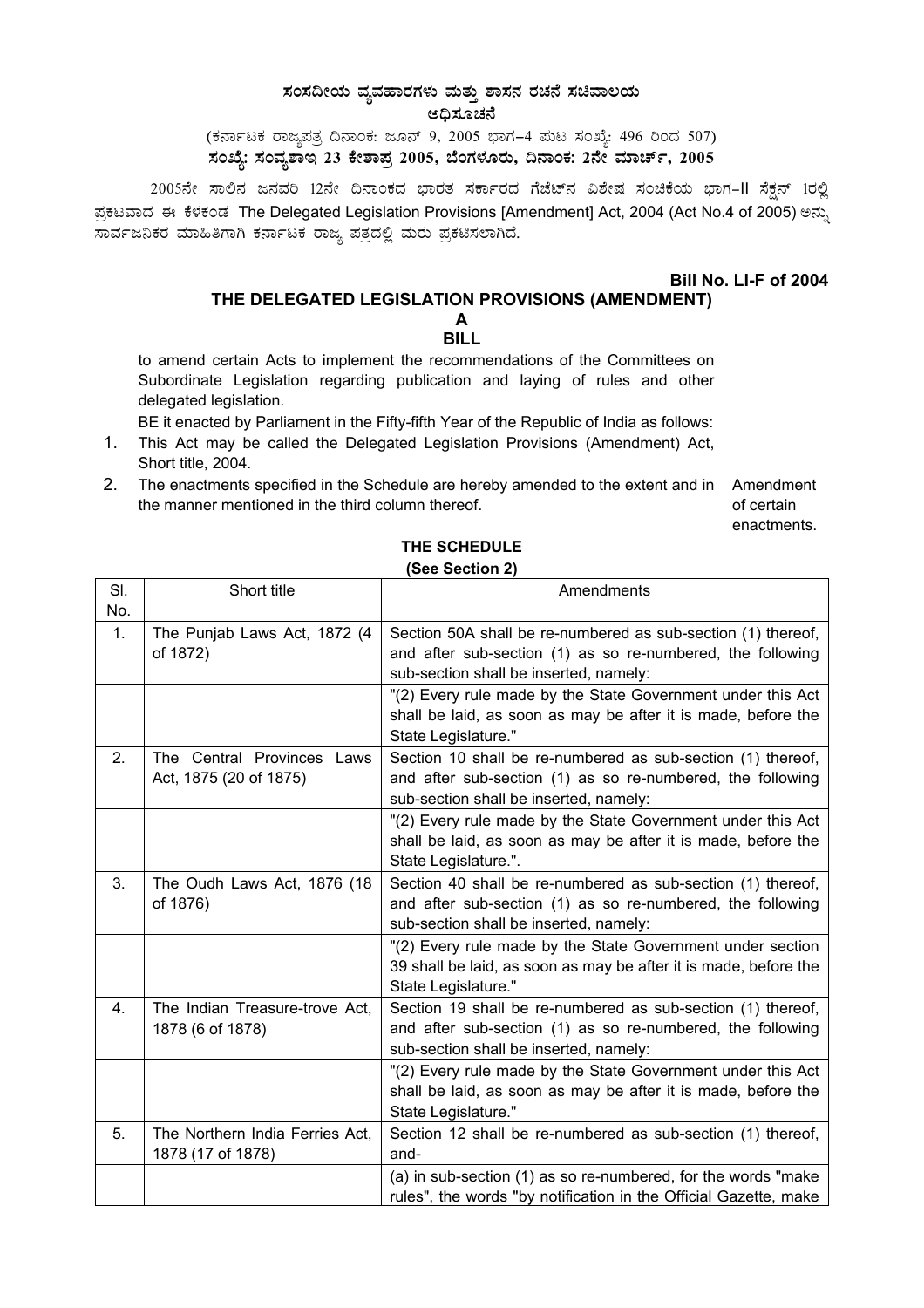|     |                                 | rules" shall be substituted;                                                                                                    |
|-----|---------------------------------|---------------------------------------------------------------------------------------------------------------------------------|
| SI. | Short title                     | Amendments                                                                                                                      |
| No. |                                 |                                                                                                                                 |
|     |                                 | (b) after sub-section (1) as so re-numbered, the following sub-                                                                 |
|     |                                 | section shall be inserted, namely:                                                                                              |
|     |                                 | "(2) Every rule made under this Act by the Commissioner of a                                                                    |
|     |                                 | division or the officer appointed by the State Government shall                                                                 |
|     |                                 | be laid, as soon as may be after it is made, before the State<br>Legislature".                                                  |
| 6.  | The<br>Hackney-carriage<br>Act, | Section 6 shall be re-numbered as sub-section (1) thereof,                                                                      |
|     | 1879 (14 of 1879)               | and after sub-section (1) as so re-numbered, the following                                                                      |
|     |                                 | sub-section shall be inserted, namely:                                                                                          |
|     |                                 | "(2) Every rule made under this Act shall be laid, as soon as                                                                   |
|     |                                 | may be after it is made, before the State Legislature."                                                                         |
| 7.  | The Obstructions in Fairways    | Section 8 shall be re-numbered as sub-section (1) thereof,                                                                      |
|     | Act, 1881 (16 of 1881)          | and after sub-section (1) as so re-numbered, the following                                                                      |
|     |                                 | sub-section shall be inserted, namely:                                                                                          |
|     |                                 | "(2) Every rule made by the Central Government under this<br>Act shall be laid, as soon as may be after it is made, before      |
|     |                                 | each House of Parliament, while it is in session, for a total                                                                   |
|     |                                 | period of thirty days which may be comprised in one session                                                                     |
|     |                                 | or in two or more successive sessions, and if, before the                                                                       |
|     |                                 | expiry of the session immediately following the session or the                                                                  |
|     |                                 | successive sessions aforesaid, both Houses agree in making                                                                      |
|     |                                 | any modification in the rule or both Houses agree that the rule                                                                 |
|     |                                 | should not be made, the rule shall thereafter have effect only                                                                  |
|     |                                 | in such modified form or be of no effect, as the case may be;                                                                   |
|     |                                 | so, however, that any such modification or annulment shall be                                                                   |
|     |                                 | without prejudice to the validity of anything previously done<br>under that rule."                                              |
| 8.  | The Land Improvement Loans      | Section 10 shall be re-numbered as sub-section (1) thereof,                                                                     |
|     | Act, 1883 (19 of 1883)          | and after sub-section (1) as so re-numbered, the following                                                                      |
|     |                                 | sub-section shall be inserted, namely:                                                                                          |
|     |                                 | "(2) Every rule made by the State Government under this Act                                                                     |
|     |                                 | shall be laid, as soon as may be after it is made, before the                                                                   |
|     |                                 | State Legislature."                                                                                                             |
| 9.  | The Agriculturists' Loans Act,  | In section 4, after sub-section (2), the following sub-section                                                                  |
|     | 1884 (12 of 1884)               | shall be inserted, namely:<br>"(3) Every rule made by the State Government or a Board of                                        |
|     |                                 | Revenue or a Financial Commissioner under this Act shall be                                                                     |
|     |                                 | laid, as soon as may be after it is made, before the State                                                                      |
|     |                                 | Legislature."                                                                                                                   |
| 10. | The Indian Tramways Act, 1886   | After section 24, the following section shall be inserted,                                                                      |
|     | $(11$ of $1886)$                | namely:                                                                                                                         |
|     | Rules to be laid before         | "24A. (1) Every rule made by the Central Government under                                                                       |
|     | Parliament and State            | this Act shall be laid, as soon as may be after it is made,                                                                     |
|     | Legislature                     | before each House of Parliament, while it is in session, for a                                                                  |
|     |                                 | total period of thirty days which may be comprised in one                                                                       |
|     |                                 | session or in two or more successive sessions, and if, before<br>the expiry of the session immediately following the session or |
|     |                                 | the successive sessions aforesaid, both Houses agree in                                                                         |
|     |                                 | making any modification in the rule or both Houses agree that                                                                   |
|     |                                 | the rule should not be made, the rule shall thereafter have                                                                     |
|     |                                 | effect only in such modified form or be of no effect, as the                                                                    |
|     |                                 | case may be; so, however, that any such modification or                                                                         |
|     |                                 | annulment shall be without prejudice to the validity of anything                                                                |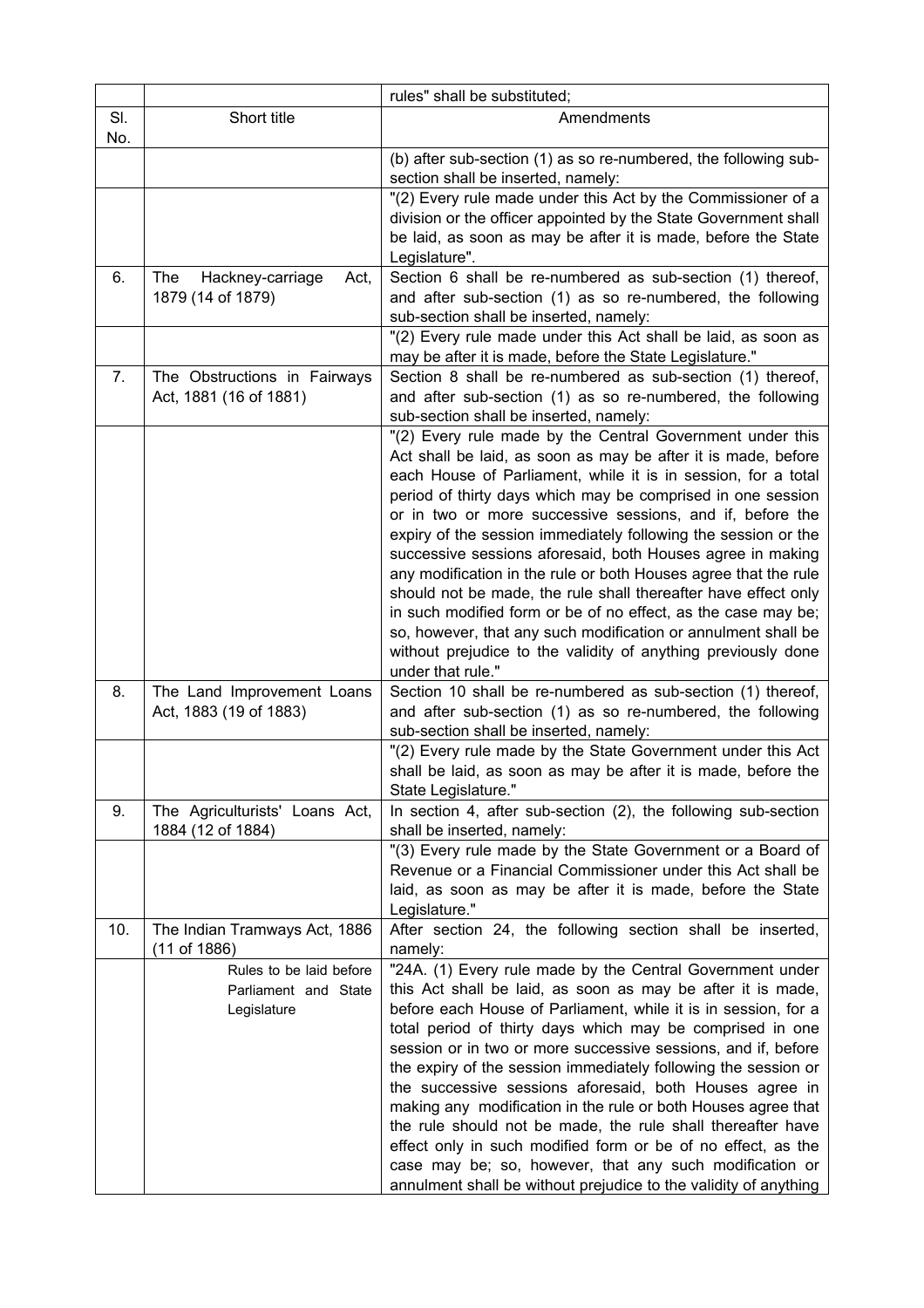|     |                                  | previously done under that rule.                                   |
|-----|----------------------------------|--------------------------------------------------------------------|
| SI. | Short title                      | Amendments                                                         |
| No. |                                  |                                                                    |
|     |                                  | (2) Every rule made by a State Government or a local               |
|     |                                  | authority or a promoter or a lessee under this Act shall be laid,  |
|     |                                  | as soon as may be after it is made, before the State               |
|     |                                  | Legislature."                                                      |
| 11. | The Government Management        | Section 7 shall be re-numbered as sub-section (1) thereof,         |
|     | of Private Estates Act, 1892 (10 | and-                                                               |
|     | of 1892)                         |                                                                    |
|     |                                  | (a) in sub-section (1) as so re-numbered, for the words "may       |
|     |                                  | make any rules", the words "may, by notification in the Official   |
|     |                                  | Gazette, make rules" shall be substituted;                         |
|     |                                  | (b) after sub-section (1) as so re-numbered, the following sub-    |
|     |                                  | section shall be inserted, namely:                                 |
|     |                                  | "(2) Every rule made and every order issued by the State           |
|     |                                  | Government under this Act shall be laid, as soon as may be         |
|     |                                  | after it is made, before the State Legislature."                   |
| 12. | The Reformatory Schools Act,     | In section 26,-                                                    |
|     | 1897 (8 of 1897)                 | (a) in sub-section $s(1)$ and (2), for the words "make rules", the |
|     |                                  | words "make rules, by notification in the Official Gazette,"       |
|     |                                  | shall be substituted;                                              |
|     |                                  | (b) after sub-section (2), the following sub-section shall be      |
|     |                                  | inserted, namely:                                                  |
|     |                                  | "(3) Every rule made by the State Government or a Board of         |
|     |                                  | Management of a Reformatory School under this Act shall be         |
|     |                                  | laid, as soon as may be after it is made, before the State         |
|     |                                  | Legislature."                                                      |
| 13. | The Lepers Act, 1898 (3 of       | Section 16 shall be re-numbered as sub-section (1) thereof,        |
|     | 1898)                            | and after sub-section (1) as so re-numbered, the following         |
|     |                                  | sub-section shall be inserted, namely:                             |
|     |                                  | "(2) Every rule made by the State Government under this Act        |
|     |                                  | shall be laid, as soon as may be after it is made, before the      |
|     |                                  | State Legislature."                                                |
| 14. | The Indian Post Office Act,      | In section 74, after sub-section (3), the following sub-section    |
|     | 1898 (6 of 1898)                 | shall be inserted, namely:                                         |
|     |                                  | "(4) Every rule made by the Central Government under this          |
|     |                                  | Act shall be laid, as soon as may be after it is made, before      |
|     |                                  | each House of Parliament, while it is in session, for a total      |
|     |                                  | period of thirty days which may be comprised in one session        |
|     |                                  | or in two or more successive sessions, and if, before the          |
|     |                                  | expiry of the session immediately following the session or the     |
|     |                                  | successive sessions aforesaid, both Houses agree in making         |
|     |                                  | any modification in the rule or both Houses agree that the rule    |
|     |                                  | should not be made, the rule shall thereafter have effect only     |
|     |                                  | in such modified form or be of no effect, as the case may be;      |
|     |                                  | so, however, that any such modification or annulment shall be      |
|     |                                  | without prejudice to the validity of anything previously done      |
|     |                                  | under that rule.".                                                 |
| 15. | The Live-stock Importation Act,  | In section 4,-                                                     |
|     | 1898 (9 of 1898)                 | (a) in sub-section (1), for the words "State Government may        |
|     |                                  | make rules", the words "State Government may,<br>by                |
|     |                                  | notification in the Official Gazette, make rules" shall be         |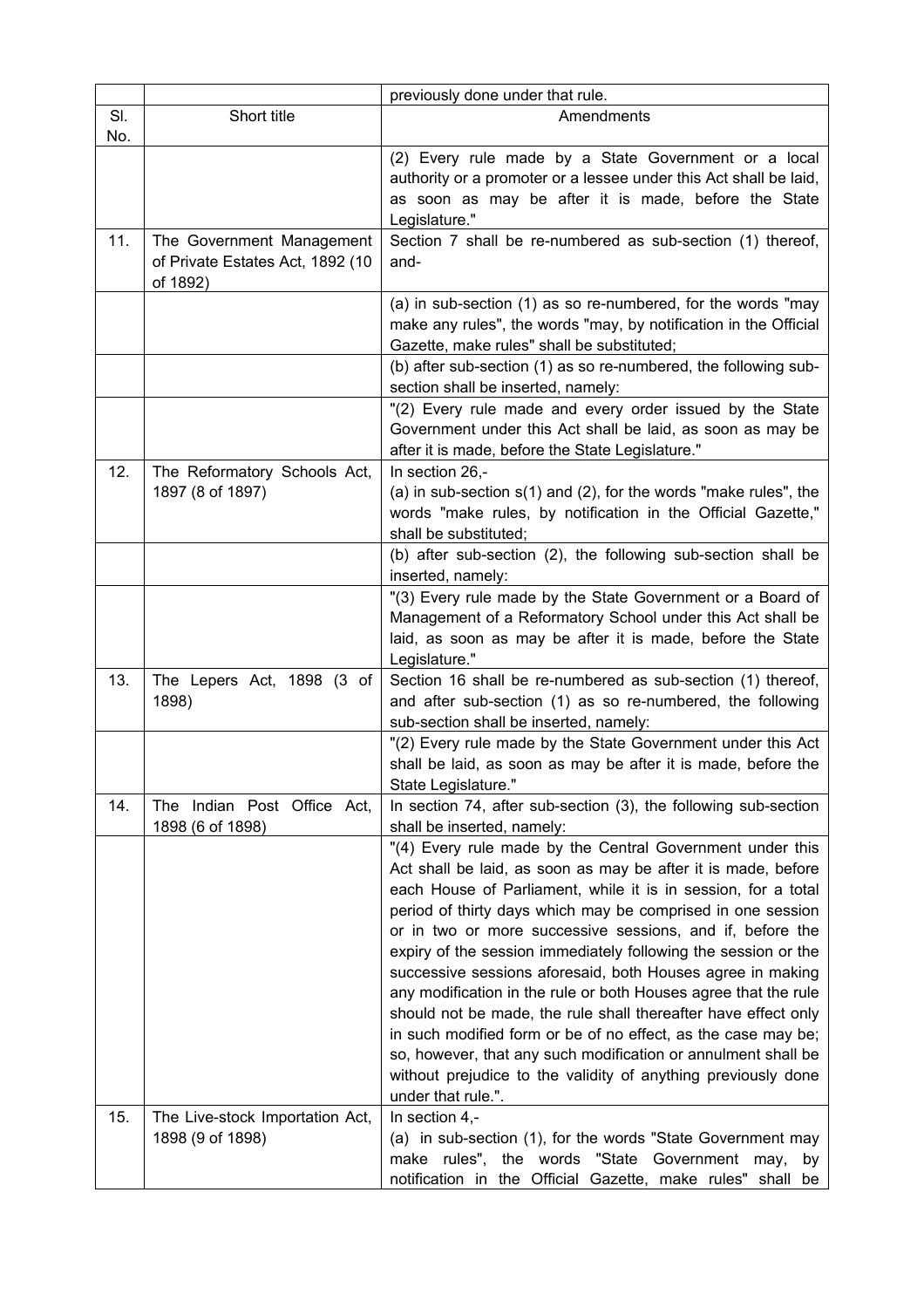|            |                                                                             | substituted;                                                                                                                                                                                                                                                                                                                                                                                                                                                                                                                                                                                                                                                                                                                                                                                                                                                                   |
|------------|-----------------------------------------------------------------------------|--------------------------------------------------------------------------------------------------------------------------------------------------------------------------------------------------------------------------------------------------------------------------------------------------------------------------------------------------------------------------------------------------------------------------------------------------------------------------------------------------------------------------------------------------------------------------------------------------------------------------------------------------------------------------------------------------------------------------------------------------------------------------------------------------------------------------------------------------------------------------------|
| SI.<br>No. | Short title                                                                 | Amendments                                                                                                                                                                                                                                                                                                                                                                                                                                                                                                                                                                                                                                                                                                                                                                                                                                                                     |
|            |                                                                             | (b) after sub-section (1), the following sub-section shall be<br>inserted, namely:                                                                                                                                                                                                                                                                                                                                                                                                                                                                                                                                                                                                                                                                                                                                                                                             |
|            |                                                                             | "(1A) Every rule made by the State Government under this Act<br>shall be laid, as soon as may be after it is made, before the<br>State Legislature.".                                                                                                                                                                                                                                                                                                                                                                                                                                                                                                                                                                                                                                                                                                                          |
| 16.        | The Indian Stamp Act, 1899 (2<br>of 1899)                                   | In section 76, after sub-section (2), the following sub-section<br>shall be inserted, namely:                                                                                                                                                                                                                                                                                                                                                                                                                                                                                                                                                                                                                                                                                                                                                                                  |
|            |                                                                             | "(3) Every rule made by the State Government under this Act<br>shall be laid, as soon as may be after it is made, before the<br>State Legislature.".                                                                                                                                                                                                                                                                                                                                                                                                                                                                                                                                                                                                                                                                                                                           |
| 17.        | The Glanders and Farcy Act,,<br>1899 (13 of 1899)                           | In section 14, after sub-section (3), the following sub-section<br>shall be inserted, namely:                                                                                                                                                                                                                                                                                                                                                                                                                                                                                                                                                                                                                                                                                                                                                                                  |
|            |                                                                             | "(3A) Every rule made by the State Government under this Act<br>shall be laid, as soon as may be after it is made, before the<br>State Legislature.".                                                                                                                                                                                                                                                                                                                                                                                                                                                                                                                                                                                                                                                                                                                          |
| 18.        | Ancient<br>Monuments<br><b>The</b><br>Preservation Act, 1904 (7 of<br>1904) | In section 23,-<br>(a) in sub-section (1), for the words "may make rules", the<br>words "may, by notification in the Official Gazette, make rules"<br>shall be substituted:                                                                                                                                                                                                                                                                                                                                                                                                                                                                                                                                                                                                                                                                                                    |
|            |                                                                             | (b) after sub-section (2), the following sub-section shall be<br>inserted, namely:                                                                                                                                                                                                                                                                                                                                                                                                                                                                                                                                                                                                                                                                                                                                                                                             |
|            |                                                                             | "(3) Every rule made by the Central Government under this<br>Act shall be laid, as soon as may be after it is made, before<br>each House of Parliament, while it is in session, for a total<br>period of thirty days which may be comprised in one session<br>or in two or more successive sessions, and if, before the<br>expiry of the session immediately following the session or the<br>successive sessions aforesaid, both Houses agree in making<br>any modification in the rule or both Houses agree that the rule<br>should not be made, the rule shall thereafter have effect only<br>in such modified form or be of no effect, as the case may be;<br>so, however, that any such modification or annulment shall be<br>without prejudice to the validity of anything previously done<br>under that rule.".                                                          |
| 19.        | The Dourine Act, 1910 (5 of<br>1910)                                        | In section 14, after sub-section (3), the following sub-section<br>shall be inserted, namely:                                                                                                                                                                                                                                                                                                                                                                                                                                                                                                                                                                                                                                                                                                                                                                                  |
|            |                                                                             | "(3A) Every rule made by the State Government under this Act<br>shall be laid, as soon as may be after it is made, before the<br>State Legislature.".                                                                                                                                                                                                                                                                                                                                                                                                                                                                                                                                                                                                                                                                                                                          |
| 20.        | The Banaras Hindu University<br>Act, 1915 (16 of 1915)                      | In section 19, after sub-section (3), the following sub-sections<br>shall be inserted, namely:                                                                                                                                                                                                                                                                                                                                                                                                                                                                                                                                                                                                                                                                                                                                                                                 |
|            |                                                                             | "(4) Every Statute, Ordinance or Regulation made under this<br>Act shall be published in the Official Gazette.<br>(5) Every Statute; Ordinance or Regulation made under this                                                                                                                                                                                                                                                                                                                                                                                                                                                                                                                                                                                                                                                                                                   |
|            |                                                                             | Act shall be laid, as soon as may be after it is made, before<br>each House of Parliament, while it is in session, for a total<br>period of thirty days which may be comprised in one session<br>or in two or more successive sessions, and if, before the<br>expiry of the session immediately following the session or the<br>successive sessions aforesaid, both Houses agree in making<br>any modification in the Statute, Ordinance or Regulation or<br>both Houses agree that the Statute, Ordinance or Regulation<br>should not be made, the Statute, Ordinance or Regulation<br>shall thereafter have effect only in such modified form or be of<br>no effect, as the case may be; so, however, that any such<br>modification or annulment shall be without prejudice to the<br>validity of anything previously done under that Statute,<br>Ordinance or Regulation.". |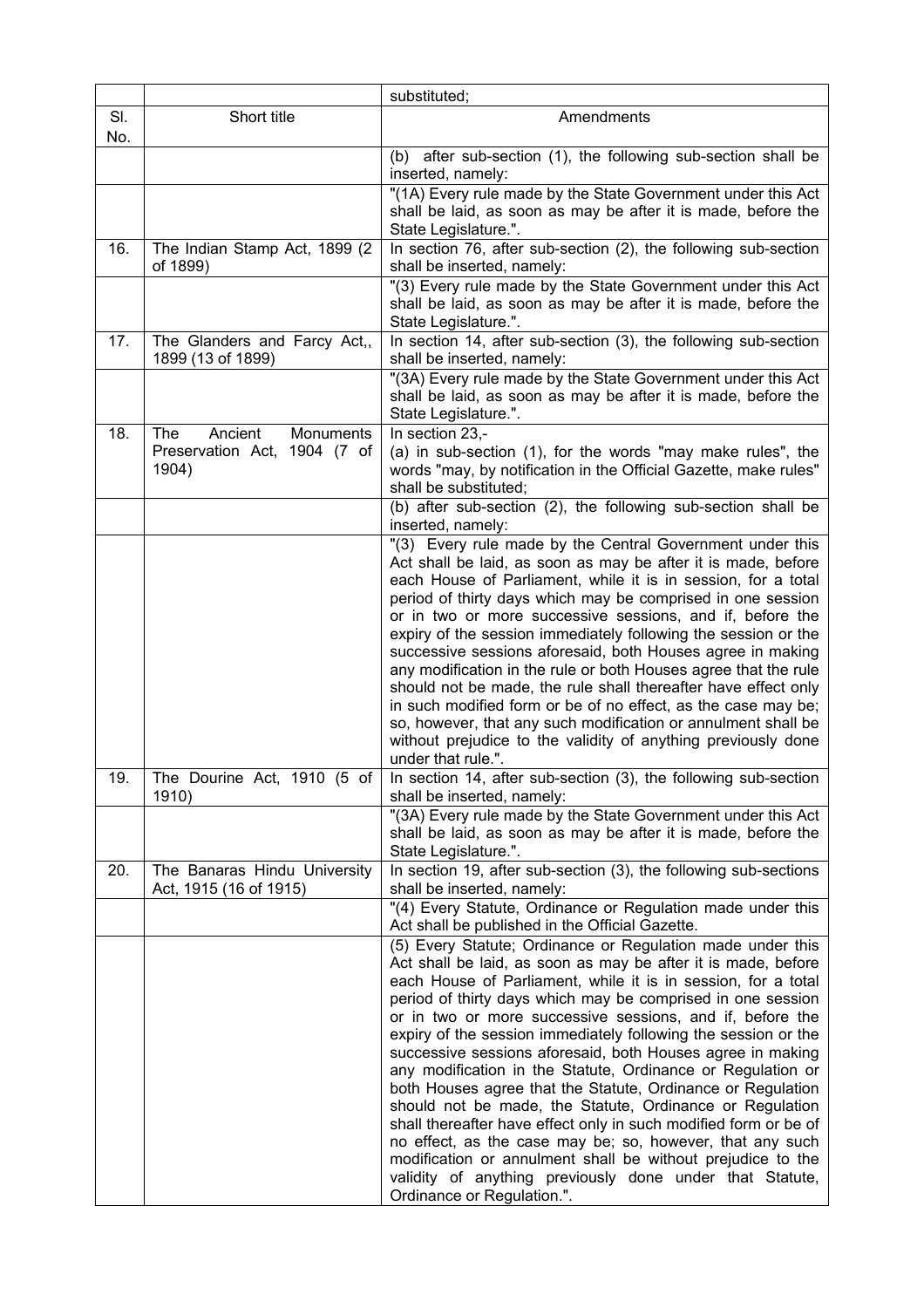| SI.<br>No. | Short title                                 | Amendments                                                                                                                      |
|------------|---------------------------------------------|---------------------------------------------------------------------------------------------------------------------------------|
| 21.        | The Inland Vessels Act, 1917<br>(1 of 1917) | In section 74, after sub-section (3), the following sub-section<br>shall be inserted, namely:                                   |
|            |                                             | "(4) Every rule made by the State Government under this Act                                                                     |
|            |                                             | shall be laid, as soon as may be after it is made, before the                                                                   |
|            |                                             | State Legislature.".                                                                                                            |
| 22.        | The Aligarh Muslim University               | In section 31, after sub-section (3), the following sub-sections                                                                |
|            | Act, 1920 (40 of 1920)                      | shall be inserted, namely:                                                                                                      |
|            |                                             | "(4) Every Statute, Ordinance or Regulation made under this<br>Act shall be published in the Official Gazette.                  |
|            |                                             | (5) Every Statute, Ordinance or Regulation made under this                                                                      |
|            |                                             | Act shall be laid, as soon as may be after it is made, before                                                                   |
|            |                                             | each House of Parliament, while it is in session, for a total                                                                   |
|            |                                             | period of thirty days which may be comprised in one session                                                                     |
|            |                                             | or in two or more successive sessions, and if, before the                                                                       |
|            |                                             | expiry of the session immediately following the session or the                                                                  |
|            |                                             | successive sessions aforesaid, both Houses agree in making                                                                      |
|            |                                             | any modification in the Statute, Ordinance or Regulation or                                                                     |
|            |                                             | both Houses agree that the Statute, Ordinance or Regulation                                                                     |
|            |                                             | should not be made, the Statute, Ordinance or Regulation                                                                        |
|            |                                             | shall thereafter have effect only in such modified form or be of<br>no effect, as the case may be; so, however, that any such   |
|            |                                             | modification or annulment shall be without prejudice to the                                                                     |
|            |                                             | validity of anything previously done under that Statute,                                                                        |
|            |                                             | Ordinance or Regulation.".                                                                                                      |
| 23.        | The Delhi University Act, 1922              | In section 32, after sub-section (3), the following sub-section                                                                 |
|            | (8 of 1922)                                 | shall be inserted, namely:                                                                                                      |
|            |                                             | "(4) Every Statute, Ordinance or Regulation made under this                                                                     |
|            |                                             | Act shall be published in the Official Gazette.                                                                                 |
|            |                                             | (5) Every Statute, Ordinance or Regulation made under this<br>Act shall be laid, as soon as may be after it is made, before     |
|            |                                             | each House of Parliament, while it is in session, for a total                                                                   |
|            |                                             | period of thirty days which may be comprised in one session                                                                     |
|            |                                             | or in two or more successive sessions, and if, before the                                                                       |
|            |                                             | expiry of the session immediately following the session or the                                                                  |
|            |                                             | successive session aforesaid, both Houses agree in making                                                                       |
|            |                                             | any modification in the Statute, Ordinance or Regulation or                                                                     |
|            |                                             | both Houses agree that the statute, Ordinance or Regulation                                                                     |
|            |                                             | should not be made, the Statute, Ordinance or Regulation                                                                        |
|            |                                             | shall thereafter have effect only in such modified form or be of<br>no effect, as the case may be; so, however, that any such   |
|            |                                             | modification or annulment shall be without prejudice to the                                                                     |
|            |                                             | validity of anything previously done under that Statute,                                                                        |
|            |                                             | Ordinance or Regulation.".                                                                                                      |
| 24.        | The<br>Mussalman<br>Wakf<br>Act,            | In section 11, after sub-section (2), the following sub-section                                                                 |
|            | 1923 (42 of 1923)                           | shall be inserted, namely:                                                                                                      |
|            |                                             | "(3) Every rule made by the State Government under this Act                                                                     |
|            |                                             | shall be laid, as soon as may be after it is made, before the                                                                   |
|            |                                             | State Legislature.".                                                                                                            |
| 25.        | The Indian Forest Act, 1927 (16<br>of 1927) | In section 51,-                                                                                                                 |
|            |                                             | (a) in sub-section (1), for the words "may make rules", the<br>words "may, by notification in the Official Gazette, make rules" |
|            |                                             | shall be substituted;                                                                                                           |
| SI.        | Short title                                 | Amendments                                                                                                                      |
|            |                                             |                                                                                                                                 |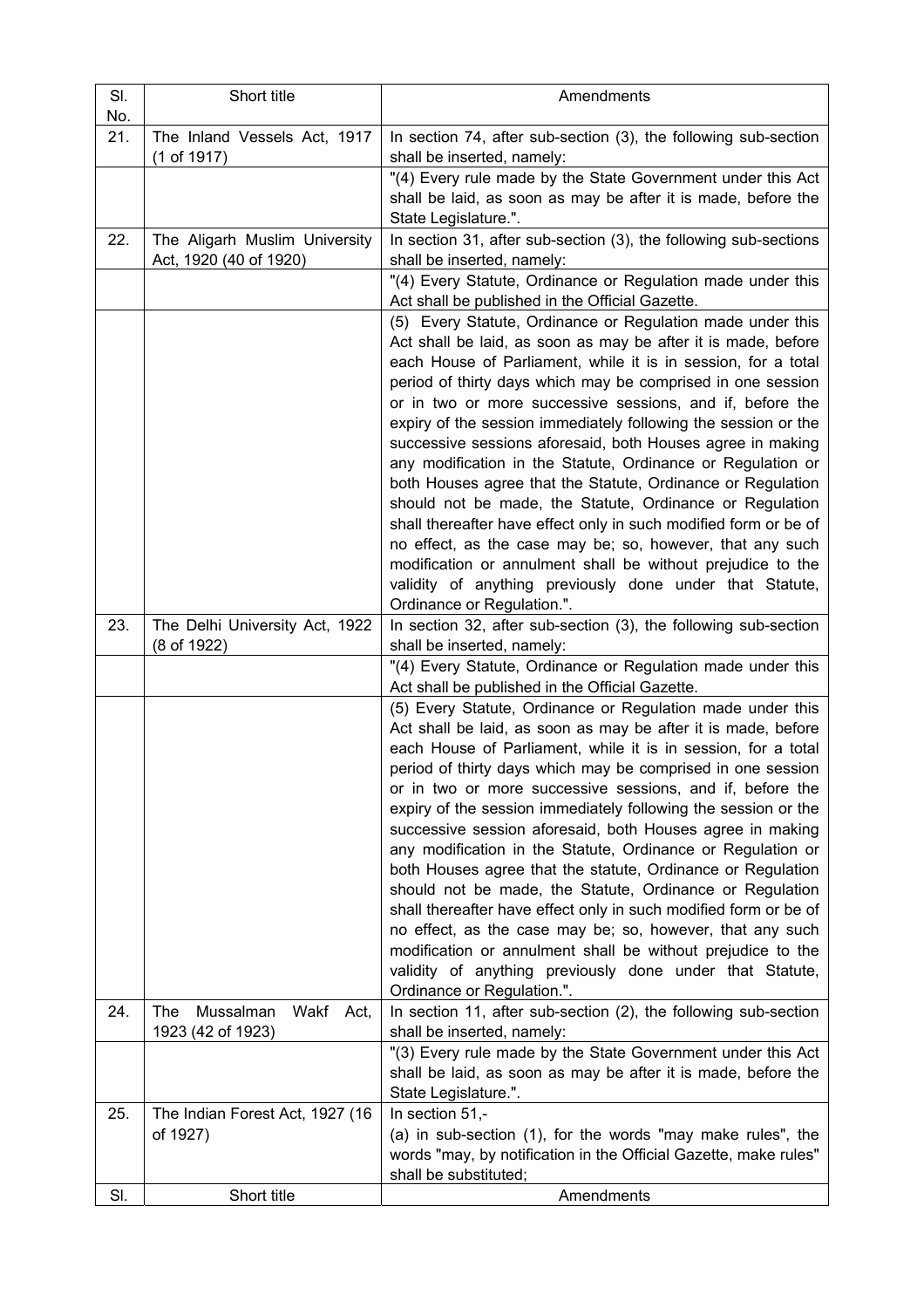| No. |                                                                                     |                                                                                                                                                                                                                                                                                                                                                                                                                                                                                                                                                                                                                                                                                                                                                                                                                       |
|-----|-------------------------------------------------------------------------------------|-----------------------------------------------------------------------------------------------------------------------------------------------------------------------------------------------------------------------------------------------------------------------------------------------------------------------------------------------------------------------------------------------------------------------------------------------------------------------------------------------------------------------------------------------------------------------------------------------------------------------------------------------------------------------------------------------------------------------------------------------------------------------------------------------------------------------|
|     |                                                                                     | (b) after sub-section (1), the following sub-section shall be<br>inserted, namely:                                                                                                                                                                                                                                                                                                                                                                                                                                                                                                                                                                                                                                                                                                                                    |
|     |                                                                                     | "(1A) Every rule made by the State Government under this Act<br>shall be laid, as soon as may be after it is made, before the<br>State Legislature.".                                                                                                                                                                                                                                                                                                                                                                                                                                                                                                                                                                                                                                                                 |
| 26. | Murshidabad<br><b>The</b><br>Estate<br>Administration Act, 1933 (23 of<br>1933)     | In section 28,-<br>(a) in sub-section (1), for the words "make rules", the words<br>"and by notification in the Official Gazette, make rules" shall<br>be substituted;                                                                                                                                                                                                                                                                                                                                                                                                                                                                                                                                                                                                                                                |
|     |                                                                                     | (b) after sub-section (2), the following sub-section shall be<br>added at the end, namely:                                                                                                                                                                                                                                                                                                                                                                                                                                                                                                                                                                                                                                                                                                                            |
|     |                                                                                     | "(3) Every rule made by the Board of Revenue under this Act<br>shall be laid, as soon as may be after it is made, before the<br>State Legislature.".                                                                                                                                                                                                                                                                                                                                                                                                                                                                                                                                                                                                                                                                  |
| 27. | The Sugar-cane Act, 1934 (15<br>of 1934)                                            | Section 8 shall be re-numbered as sub-section (1), thereof,<br>and after sub-section (1) as so re-numbered, the following<br>sub-section shall be added at the end, namely:                                                                                                                                                                                                                                                                                                                                                                                                                                                                                                                                                                                                                                           |
|     |                                                                                     | "(2) Every rule made by the State Government under this Act<br>shall be laid, as soon as may be after it is made, before the<br>State Legislature.".                                                                                                                                                                                                                                                                                                                                                                                                                                                                                                                                                                                                                                                                  |
| 28. | The Manoeuvres, Field Firing<br>and Artillery Practice Act, 1938<br>(5 of 1938)     | Section 13 shall be re-numbered as sub-section (1) thereof,<br>and after sub-section (1) as so re-numbered, the following<br>sub-section shall be inserted, namely:                                                                                                                                                                                                                                                                                                                                                                                                                                                                                                                                                                                                                                                   |
|     |                                                                                     | "(2) Every rule made by the State Government under this Act<br>shall be laid, as soon as may be after it is made, before the<br>State Legislature.".                                                                                                                                                                                                                                                                                                                                                                                                                                                                                                                                                                                                                                                                  |
| 29. | War<br><b>The</b><br>Injuries<br>(Compensation Insurance) Act,<br>1943 (23 of 1943) | In section 20, after sub-section (2), the following sub-section<br>shall be inserted, namely:                                                                                                                                                                                                                                                                                                                                                                                                                                                                                                                                                                                                                                                                                                                         |
|     |                                                                                     | "(3) Every rule made by the Central Government under this<br>Act shall be laid, as soon as may be after it is made, before<br>each House of Parliament, while it is in session, for a total<br>period of thirty days which may be comprised in one session<br>or in two or more successive sessions, and if, before the<br>expiry of the session immediately following the session or the<br>successive sessions aforesaid, both Houses agree in making<br>any modification in the rule or both Houses agree that the rule<br>should not be made, the rule shall thereafter have effect only<br>in such modified form or be of no effect, as the case may be;<br>so, however, that any such modification or annulment shall be<br>without prejudice to the validity of anything previously done<br>under that rule.". |
| 30. | The Minimum Wages Act, 1948<br>(11 of 1948)                                         | Section 30A shall be re-numbered as sub-section (1) thereof,<br>and after sub-section (1) as so re-numbered, the following<br>sub-section shall be inserted, namely:                                                                                                                                                                                                                                                                                                                                                                                                                                                                                                                                                                                                                                                  |
|     |                                                                                     | "(2) Every rule made by the State Government under this Act<br>shall be laid, as soon as may be after it is made, before the<br>State Legislature.".                                                                                                                                                                                                                                                                                                                                                                                                                                                                                                                                                                                                                                                                  |
| 31. | The Reserve Bank (Transfer to<br>Public Ownership) Act, 1948<br>(62 of 1948)        | In section 6, after sub-section (2), the following sub-section<br>shall be added at the end, namely:                                                                                                                                                                                                                                                                                                                                                                                                                                                                                                                                                                                                                                                                                                                  |
| SI. | Short title                                                                         | Amendments                                                                                                                                                                                                                                                                                                                                                                                                                                                                                                                                                                                                                                                                                                                                                                                                            |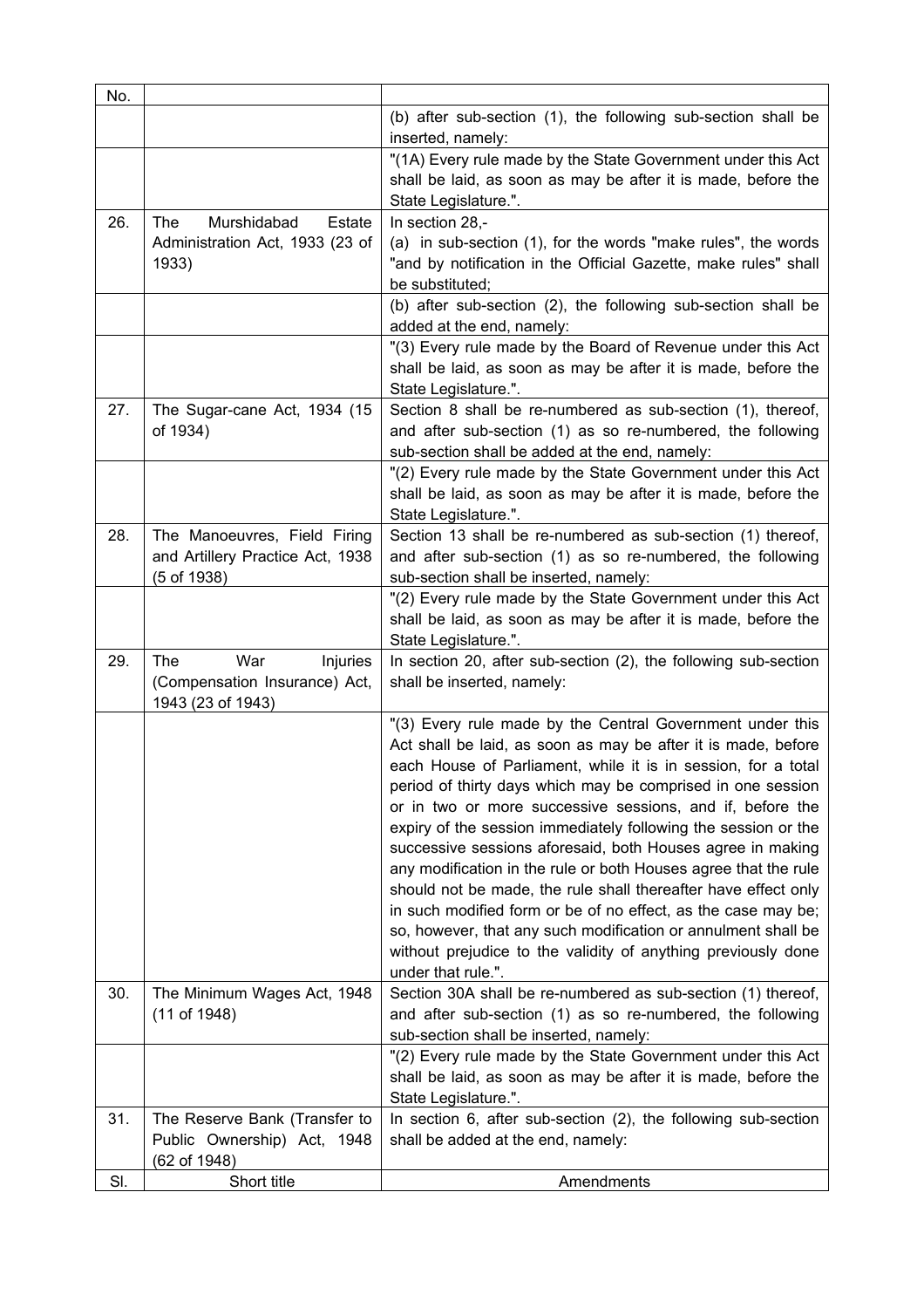| No.        |                                                                                  |                                                                                                                                                                                                                                                                                                                                                                                                                                                                                                                                                                                                                                                                                                                                                                                                                        |
|------------|----------------------------------------------------------------------------------|------------------------------------------------------------------------------------------------------------------------------------------------------------------------------------------------------------------------------------------------------------------------------------------------------------------------------------------------------------------------------------------------------------------------------------------------------------------------------------------------------------------------------------------------------------------------------------------------------------------------------------------------------------------------------------------------------------------------------------------------------------------------------------------------------------------------|
|            |                                                                                  | "(3) Every rule made by the Central Government under this<br>Act shall be laid, as soon as may be after it is made, before<br>each House of Parliament, while it is in session, for a total<br>period of thirty days which may be comprised in one session<br>or in two or more successive sessions, and if, before the<br>expiry of the session immediately following the session or the<br>successive sessions aforesaid, both Houses agree in making<br>any modification in the rule or both Houses agree that the rule<br>should not be made, the rule shall thereafter have effect only<br>in such modified form or be of no effect, as the case may be;<br>so, however, that any such modification or annulment shall be<br>without prejudice to the validity of anything previously done<br>under that rule.".  |
| 32.        | The Drugs (Control) Act, 1950<br>(26 of 1950)                                    | In section 17,-                                                                                                                                                                                                                                                                                                                                                                                                                                                                                                                                                                                                                                                                                                                                                                                                        |
|            |                                                                                  | (a) in sub-section (1), for the words "may make rules", the<br>words "may, by notification in the Official Gazette, make rules"<br>shall be substituted;                                                                                                                                                                                                                                                                                                                                                                                                                                                                                                                                                                                                                                                               |
|            |                                                                                  | (b) after sub-section (2), the following sub-section shall be<br>inserted, namely:                                                                                                                                                                                                                                                                                                                                                                                                                                                                                                                                                                                                                                                                                                                                     |
|            |                                                                                  | "(3) Every rule made by the Central Government under this<br>Act shall be laid, as soon as may be after it is made, before<br>each House of Parliament, while it is in session, for a total<br>period of thirty days which may be comprised in one session<br>or in two or more successive sessions, and if, before the<br>expiry of the session immediately following the session or the<br>successive sessions aforesaid, both Houses agree in making<br>any modification in the rule or both Houses agree that the rule<br>should not be made, the rule shall thereafter have effect only<br>in such modified form or be of no effect, as the case may be;<br>so, however, that any such modification or annulment shall be<br>without prejudice to the validity of anything previously done<br>under that rule.".  |
| 33.        | Road<br><b>The</b><br>Transport<br>Corporations Act, 1950 (64 of<br>1950)        | (a) In section 45, in sub-section (1), for the words "the State<br>Government", the words "the State Government and by<br>notification in the Official Gazette" shall be substituted;                                                                                                                                                                                                                                                                                                                                                                                                                                                                                                                                                                                                                                  |
|            |                                                                                  | (b) after section 45, the following section shall be inserted,<br>namely:                                                                                                                                                                                                                                                                                                                                                                                                                                                                                                                                                                                                                                                                                                                                              |
|            | Every<br>rule<br>and<br>regulation to be laid<br>before<br>State<br>Legislature. | "45A. Every rule and every regulation made under this Act<br>shall be laid, as soon as may be after it is made, before the<br>State Legislature.".                                                                                                                                                                                                                                                                                                                                                                                                                                                                                                                                                                                                                                                                     |
| 34.        | The Jallianwala Bagh National<br>Memorial Act, 1951 (25 of<br>1951)              | In section 9, after sub-section (2), the following sub-section<br>shall be inserted, namely:                                                                                                                                                                                                                                                                                                                                                                                                                                                                                                                                                                                                                                                                                                                           |
|            |                                                                                  | "(2A) Every rule made by the Central Government under this<br>Act shall be laid, as soon as may be after it is made, before<br>each House of Parliament, while it is in session, for a total<br>period of thirty days which may be comprised in one session<br>or in two or more successive sessions, and if, before the<br>expiry of the session immediately following the session or the<br>successive sessions aforesaid, both Houses agree in making<br>any modification in the rule or both Houses agree that the rule<br>should not be made, the rule shall thereafter have effect only<br>in such modified form or be of no effect, as the case may be;<br>so, however, that any such modification or annulment shall be<br>without prejudice to the validity of anything previously done<br>under that rule.". |
| SI.<br>No. | Short title                                                                      | Amendments                                                                                                                                                                                                                                                                                                                                                                                                                                                                                                                                                                                                                                                                                                                                                                                                             |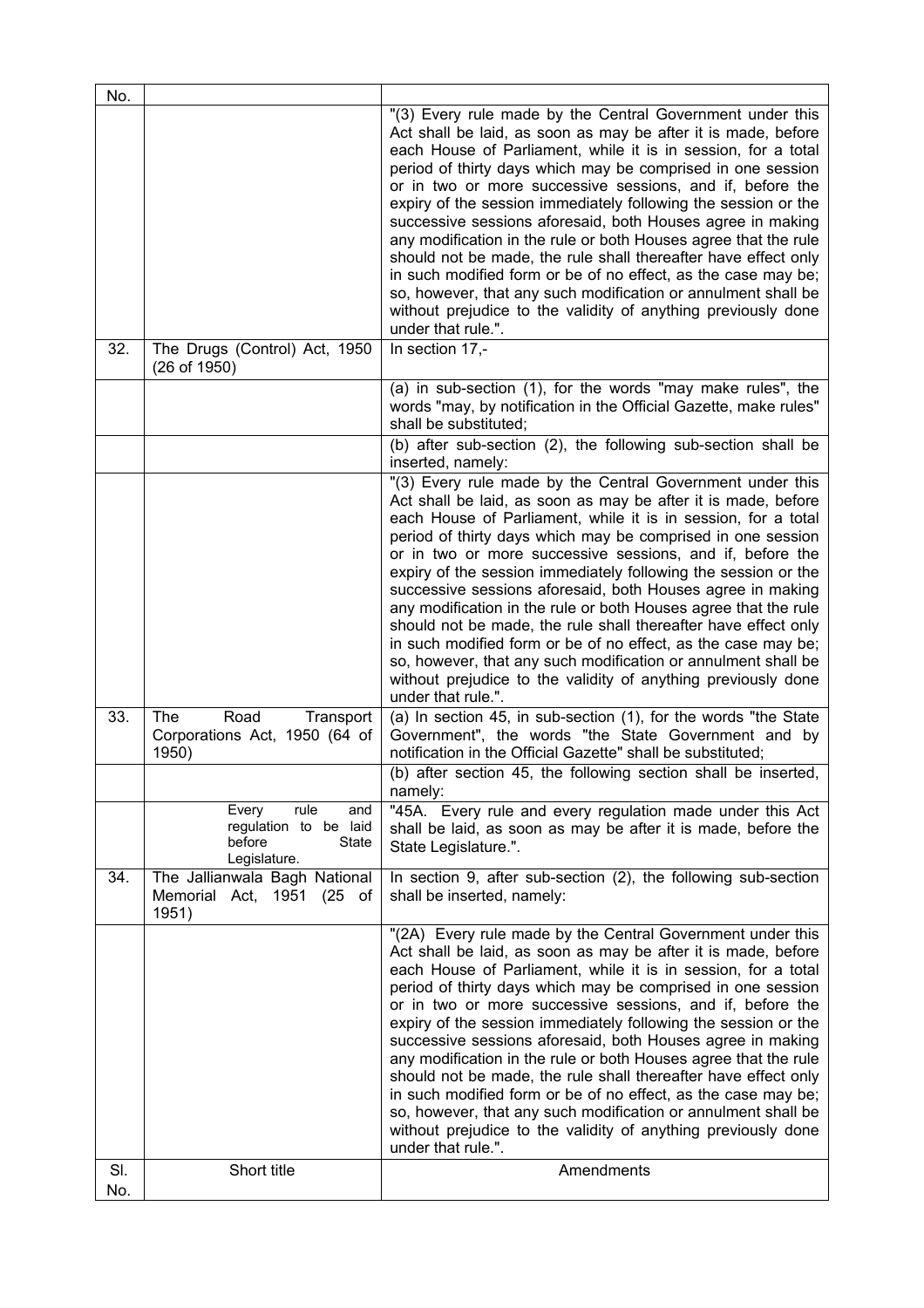| 35.        | The Visva-Bharati Act, 1951<br>(29 of 1951)                                        | In section 31, after sub-section (3), the following sub-sections<br>shall be inserted, namely:                                                                                                                                                                                                                                                                                                                                                                                                                                                                                                                                                                                                                                                                                                                                                                                                                                                |
|------------|------------------------------------------------------------------------------------|-----------------------------------------------------------------------------------------------------------------------------------------------------------------------------------------------------------------------------------------------------------------------------------------------------------------------------------------------------------------------------------------------------------------------------------------------------------------------------------------------------------------------------------------------------------------------------------------------------------------------------------------------------------------------------------------------------------------------------------------------------------------------------------------------------------------------------------------------------------------------------------------------------------------------------------------------|
|            |                                                                                    | "(4) Every Statute, Ordinance or Regulation made under this<br>Act shall be published in the Official Gazette.                                                                                                                                                                                                                                                                                                                                                                                                                                                                                                                                                                                                                                                                                                                                                                                                                                |
|            |                                                                                    | (5) Every Statute, Ordinance or Regulation made under this<br>Act shall be laid, as soon as may be after it is made, before<br>each House of Parliament, while it is in session, for a total<br>period of thirty days, which may be comprised in one session<br>or in two or more successive sessions, and if, before the<br>expiry of the session immediately following the session or the<br>successive sessions aforesaid, both Houses agree in making<br>any modification in the Statute, Ordinance or Regulation or<br>both Houses agree that the Statute, Ordinance or Regulation<br>should not be made, the Statute, Ordinance or Regulation<br>shall thereafter have effect only in such modified form or be of<br>no effect, as the case may be; so, however, that any such<br>modification or annulment shall be without prejudice to the<br>validity of anything previously done under that Statute,<br>Ordinance or Regulation.". |
| 36.        | The<br>Evancuee<br>Interest<br>(Separation) Act, 1951 (64 of<br>1951)              | In section 23, after sub-section (2), the following sub-section<br>shall be added at the end, namely:                                                                                                                                                                                                                                                                                                                                                                                                                                                                                                                                                                                                                                                                                                                                                                                                                                         |
|            |                                                                                    | "(3) Every rule made by the Central Government under this<br>Act shall be laid, as soon as may be after it is made, before<br>each House of Parliament, while it is in session, for a total<br>period of thirty days which may be comprised in one session<br>or in two or more successive sessions, and if, before the<br>expiry of the session immediately following the session or the<br>successive sessions aforesaid, both Houses agree in making<br>any modification in the rule or both Houses agree that the rule<br>should not be made, the rule shall thereafter have effect only<br>in such modified form or be of no effect, as the case may be;<br>so, however, that any such modification or annulment shall be<br>without prejudice to the validity of anything previously done<br>under that rule.".                                                                                                                         |
| 37.        | Plantation<br>Labour<br>The<br>Act,<br>1951 (69 of 1951)                           | In section 43, after sub-section (3), the following sub-section<br>shall be added at the end, namely:                                                                                                                                                                                                                                                                                                                                                                                                                                                                                                                                                                                                                                                                                                                                                                                                                                         |
|            |                                                                                    | "(4) Every rule made by the State Government under this Act<br>shall be laid, as soon as may be after it is made, before the<br>State Legislature.".                                                                                                                                                                                                                                                                                                                                                                                                                                                                                                                                                                                                                                                                                                                                                                                          |
| 38.        | The Salaries and Allowances of<br>Officers of Parliament Act, 1953<br>(20 of 1953) | In section 11, for sub-section (2), the following sub-sections<br>shall be substituted, namely:                                                                                                                                                                                                                                                                                                                                                                                                                                                                                                                                                                                                                                                                                                                                                                                                                                               |
|            |                                                                                    | "(2) Every rule made by the Central Government under this<br>Act shall be published in the Official Gazette.                                                                                                                                                                                                                                                                                                                                                                                                                                                                                                                                                                                                                                                                                                                                                                                                                                  |
|            |                                                                                    | (3) Every rule made by the Central Government under this Act<br>shall be laid, as soon as may be after it is made, before each<br>Houses of Parliament, while it is in session, for a total period<br>of thirty days which may be comprised in one session or in<br>two or more successive sessions, and if, before the expiry of<br>the session immediately following the session or the<br>successive session aforesaid, both Houses agree in making<br>any modification in the rule or both Houses agree that the rule<br>should not be made, the rule shall thereafter have effect only<br>in such modified form or be of no effect, as the case may be;<br>so, however, that any such modification or annulment shall be<br>without prejudice to the validity of anything previously done<br>under that rule.".                                                                                                                          |
| SI.<br>No. | Short title                                                                        | Amendments                                                                                                                                                                                                                                                                                                                                                                                                                                                                                                                                                                                                                                                                                                                                                                                                                                                                                                                                    |
| 39.        | The<br>Displaced<br>Persons                                                        | Section 12 shall be re-numbered as sub-section (1) thereof,                                                                                                                                                                                                                                                                                                                                                                                                                                                                                                                                                                                                                                                                                                                                                                                                                                                                                   |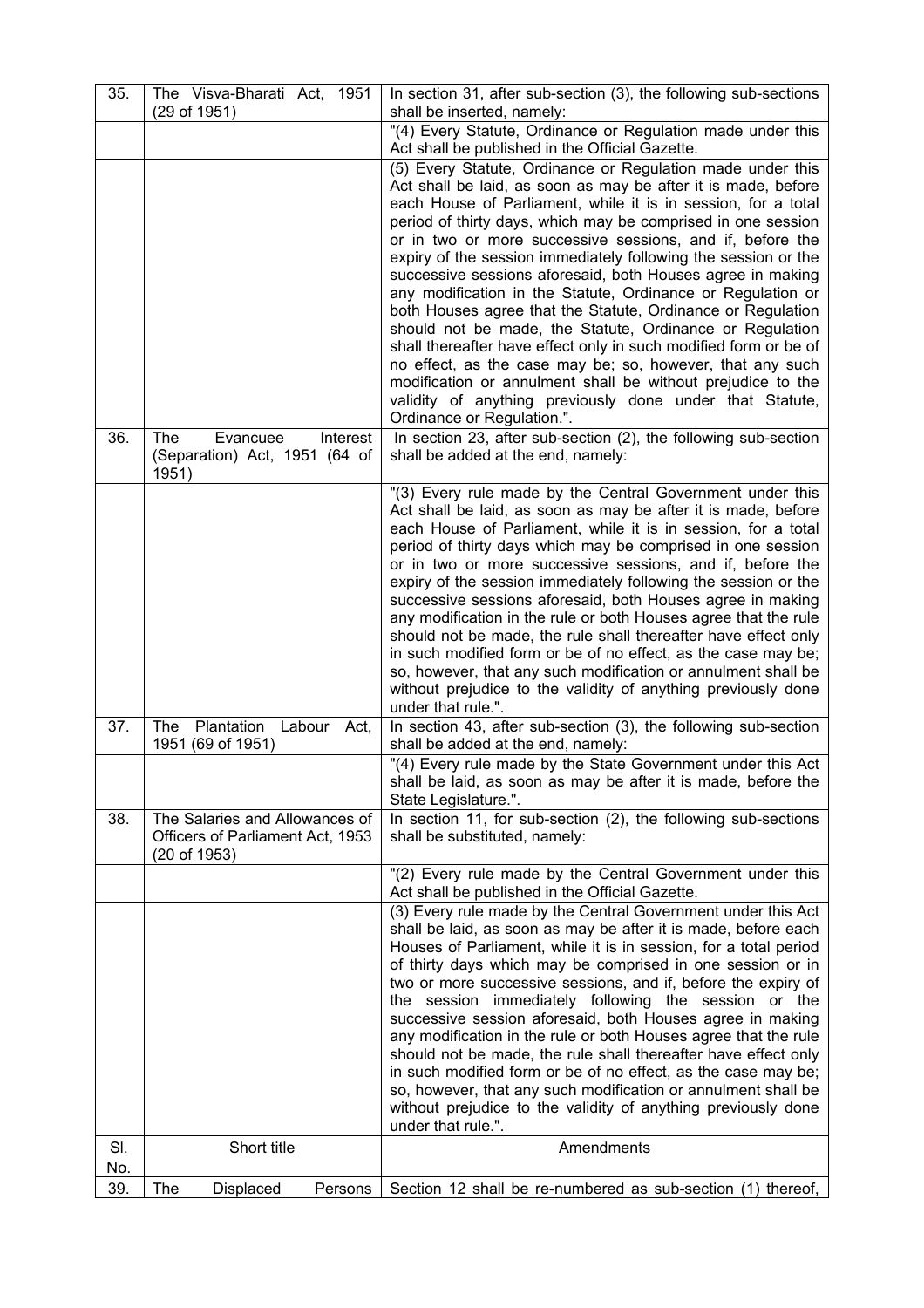|            | (Claims) Supplementary Act,                      | and after sub-section (1) as so re-numbered, the following                                                                        |
|------------|--------------------------------------------------|-----------------------------------------------------------------------------------------------------------------------------------|
|            | 1954 (12 of 1954)                                | sub-section shall be added at the end, namely:                                                                                    |
|            |                                                  | "(2) Every rule made by the Central Government under this<br>Act shall be laid, as soon as may be after it is made, before        |
|            |                                                  | each House of Parliament, while it is in session, for a total                                                                     |
|            |                                                  | period of thirty days which may be comprised in one session                                                                       |
|            |                                                  | or in two or more successive sessions, and if, before the                                                                         |
|            |                                                  | expiry of the session immediately following the session or the                                                                    |
|            |                                                  | successive sessions aforesaid, both Houses agree in making                                                                        |
|            |                                                  | any modification in the rule or both Houses agree that the rule                                                                   |
|            |                                                  | should not be made, the rule shall thereafter have effect only<br>in such modified form or be of no effect, as the case may be;   |
|            |                                                  | so, however, that any such modification or annulment shall be                                                                     |
|            |                                                  | without prejudice to the validity of anything previously done                                                                     |
|            |                                                  | under that rule.".                                                                                                                |
| 40.        | Transfer<br>The<br>of<br>Evacuee                 | In section 13, after sub-section (2), the following sub-section                                                                   |
|            | Deposits Act, 1954 (15 of 1954)                  | shall be added at the end, namely:<br>"(3) Every rule made by the Central Government under this                                   |
|            |                                                  | Act shall be laid, as soon as may be after it is made, before                                                                     |
|            |                                                  | each House of Parliament, while it is in session, for a total                                                                     |
|            |                                                  | period of thirty days which may be comprised in one session                                                                       |
|            |                                                  | or in two or more successive sessions, and if, before the                                                                         |
|            |                                                  | expiry of the session immediately following the session or the                                                                    |
|            |                                                  | successive sessions aforesaid, both Houses agree in making                                                                        |
|            |                                                  | any modification in the rule or both Houses agree that the rule                                                                   |
|            |                                                  | should not be made, the rule shall thereafter have effect only<br>in such modified form or be of no effect, as the case may be;   |
|            |                                                  | so, however, that any such modification or annulment shall be                                                                     |
|            |                                                  | without prejudice to the validity of anything previously done                                                                     |
|            |                                                  | under that rule.".                                                                                                                |
| 41.        | The Delivery of Books and                        | Section 8 shall be re-numbered as sub-section (1) thereof,                                                                        |
|            | Newspapers (Public Libraries)                    | and after sub-section (1) as so re-numbered, the following                                                                        |
|            | Act, 1954 (27 of 1954)                           | sub-section shall be added at the end, namely:<br>"(2) Every rule made by the Central Government under this                       |
|            |                                                  | Act shall be laid, as soon as may be after it is made, before                                                                     |
|            |                                                  | each House of Parliament, while it is in session, for a total                                                                     |
|            |                                                  | period of thirty days which may be comprised in one session                                                                       |
|            |                                                  | or in two or more successive sessions, and if, before the                                                                         |
|            |                                                  | expiry of the session immediately following the session or the                                                                    |
|            |                                                  | successive sessions aforesaid, both Houses agree in making                                                                        |
|            |                                                  | any modification in the rule or both Houses agree that the rule<br>should not be made, the rule shall thereafter have effect only |
|            |                                                  | in such modified form or be of no effect, as the case may be;                                                                     |
|            |                                                  | so, however, that any such modification or annulment shall be                                                                     |
|            |                                                  | without prejudice to the validity of anything previously done                                                                     |
|            |                                                  | under that rule.".                                                                                                                |
| 42.        | The Prize Competitions Act,<br>1955 (42 of 1955) | In section 20, after sub-section (2), the following sub-section<br>shall be added at the end, namely:                             |
|            |                                                  | "(3) Every rule made by the State Government under this Act                                                                       |
|            |                                                  | shall be laid, as soon as may be after it is made, before the                                                                     |
|            |                                                  | State Legislature.".                                                                                                              |
| SI.<br>No. | Short title                                      | Amendments                                                                                                                        |
| 43.        | The State Bank of Hyderabad                      | In section 41, for sub-section (3), the following sub-section                                                                     |
|            | Act, 1956 (79 of 1956)                           | shall be substituted, namely:                                                                                                     |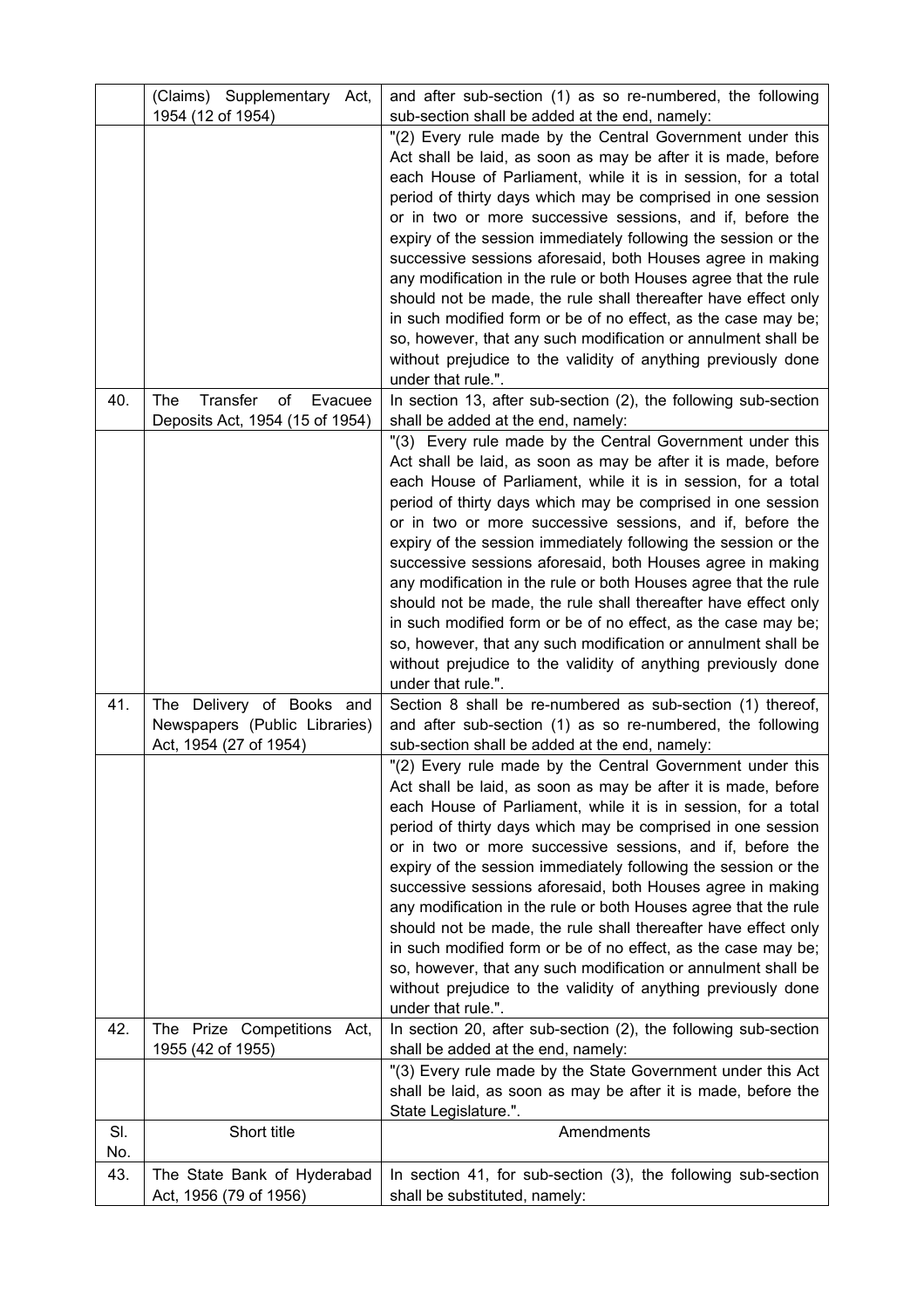| 44.        | The Faridabad Development                                                                         | "(3) Every rule made by the Central Government under this<br>Act shall be laid, as soon as may be after it is made, before<br>each House of Parliament, while it is in session, for a total<br>period of thirty days which may be comprised in one session<br>or in two or more successive sessions, and if, before the<br>expiry of the session immediately following the session or the<br>successive sessions aforesaid, both Houses agree in making<br>any modification in the rule or both Houses agree that the rule<br>should not be made, the rule shall thereafter have effect only<br>in such modified form or be of no effect, as the case may be;<br>so, however, that any such modification or annulment shall be<br>without prejudice to the validity of anything previously done<br>under that rule.".<br>In section 36, for sub-section (3), the following sub-section |
|------------|---------------------------------------------------------------------------------------------------|----------------------------------------------------------------------------------------------------------------------------------------------------------------------------------------------------------------------------------------------------------------------------------------------------------------------------------------------------------------------------------------------------------------------------------------------------------------------------------------------------------------------------------------------------------------------------------------------------------------------------------------------------------------------------------------------------------------------------------------------------------------------------------------------------------------------------------------------------------------------------------------|
|            | Corporation Act, 1956 (90 of<br>1956)                                                             | shall be substituted, namely:                                                                                                                                                                                                                                                                                                                                                                                                                                                                                                                                                                                                                                                                                                                                                                                                                                                          |
|            |                                                                                                   | "(3) Every rule made by the Central Government under this<br>Act shall be laid, as soon as may be after it is made, before<br>each House of Parliament, while it is in session, for a total<br>period of thirty days which may be comprised in one session<br>or in two or more successive sessions, and if, before the<br>expiry of the session immediately following the session or the<br>successive sessions aforesaid, both Houses agree in making<br>any modification in the rule or both Houses agree that the rule<br>should not be made, the rule shall thereafter have effect only<br>in such modified form or be of no effect, as the case may be;<br>so, however, that any such modification or annulment shall be<br>without prejudice to the validity of anything previously done<br>under that rule.".                                                                  |
| 45.        | The Indian Medical Council Act,<br>1956 (102 of 1956)                                             | In section 32, for sub-section (2), the following sub-section<br>shall be substituted, namely:                                                                                                                                                                                                                                                                                                                                                                                                                                                                                                                                                                                                                                                                                                                                                                                         |
|            |                                                                                                   | "(2) Every rule made by the Central Government under this<br>Act shall be laid, as soon as may be after it is made, before<br>each House of Parliament, while it is in session, for a total<br>period of thirty days which may be comprised in one session<br>or in two or more successive sessions, and if, before the<br>expiry of the session immediately following the session or the<br>successive sessions aforesaid, both Houses agree in making<br>any modification in the rule or both Houses agree that the rule<br>should not be made, the rule shall thereafter have effect only<br>in such modified form or be of no effect, as the case may be;<br>so, however, that any such modification or annulment shall be<br>without prejudice to the validity of anything previously done<br>under that rule.".                                                                  |
| 46.        | Coal<br>The<br><b>Bearing</b><br>Areas<br>(Acquisition and Development)<br>Act, 1957 (20 of 1957) | In section 27, for sub-section (3), the following sub-section<br>shall be substituted, namely:                                                                                                                                                                                                                                                                                                                                                                                                                                                                                                                                                                                                                                                                                                                                                                                         |
| SI.<br>No. | Short title                                                                                       | Amendments                                                                                                                                                                                                                                                                                                                                                                                                                                                                                                                                                                                                                                                                                                                                                                                                                                                                             |
|            |                                                                                                   | "(3) Every rule made by the Central Government under this<br>Act shall be laid, as soon as may be after it is made, before<br>each House of Parliament, while it is in session, for a total                                                                                                                                                                                                                                                                                                                                                                                                                                                                                                                                                                                                                                                                                            |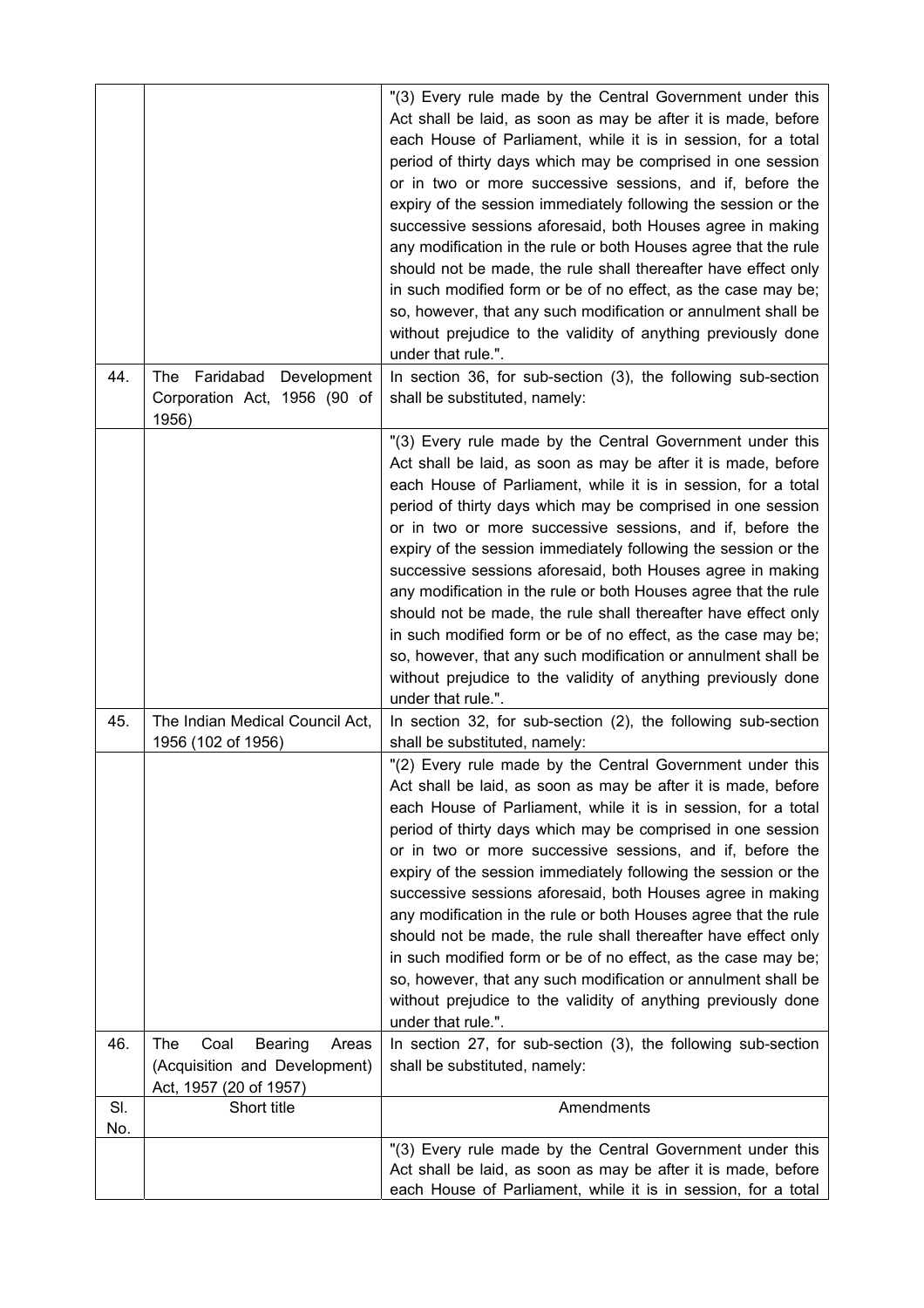|            |                                            | period of thirty days which may be comprised in one session                                                                  |
|------------|--------------------------------------------|------------------------------------------------------------------------------------------------------------------------------|
|            |                                            | or in two or more successive sessions, and if, before the                                                                    |
|            |                                            | expiry of the session immediately following the session or the                                                               |
|            |                                            | successive sessions aforesaid, both Houses agree in making                                                                   |
|            |                                            | any modification in the rule or both Houses agree that the rule                                                              |
|            |                                            | should not be made, the rule shall thereafter have effect only                                                               |
|            |                                            | in such modified form or be of no effect, as the case may be;                                                                |
|            |                                            | so, however, that any such modification or annulment shall be                                                                |
|            |                                            | without prejudice to the validity of anything previously done<br>under that rule.".                                          |
| 47.        | The Ancient Monuments and                  | In section 38, for sub-section (4) the following sub-section                                                                 |
|            | Archaeological<br><b>Sites</b><br>and      | shall be substituted, namely:                                                                                                |
|            | Remains Act, 1958 (24 of 1958)             |                                                                                                                              |
|            |                                            | "(4) Every rule made by the Central Government under this                                                                    |
|            |                                            | Act shall be laid, as soon as may be after it is made, before                                                                |
|            |                                            | each House of Parliament, while it is in session, for a total                                                                |
|            |                                            | period of thirty days which may be comprised in one session                                                                  |
|            |                                            | or in two or more successive sessions, and if, before the                                                                    |
|            |                                            | expiry of the session immediately following the session or the                                                               |
|            |                                            | successive sessions aforesaid, both Houses agree in making                                                                   |
|            |                                            | any modification in the rule or both Houses agree that the rule                                                              |
|            |                                            | should not be made, the rules shall thereafter have effect only                                                              |
|            |                                            | in such modified form or be of no effect, as the case may be;                                                                |
|            |                                            | so, however, that any such modification or annulment shall be                                                                |
|            |                                            | without prejudice to the validity of anything previously done                                                                |
| 48.        | Personal<br><b>The</b><br>Injuries         | under that rule.".<br>In section 24, for the marginal heading, the following marginal                                        |
|            | (Compensation Insurance) Act,              | heading shall be substituted, namely:                                                                                        |
|            | 1963 (37 of 1963)                          | "Every scheme and rule to be laid before Parliament.".                                                                       |
| 49.        | <b>The</b><br>Jawaharlal<br>Nehru          | Section 18 shall be re-numbered as sub-section (1), thereof,                                                                 |
|            | $(53 \text{ of }$<br>University Act, 1966  | and after sub-section (1) as so re-numbered, the following                                                                   |
|            | 1966)                                      | sub-sections shall be inserted, namely:                                                                                      |
|            |                                            | "(2) Every Statute, Ordinance or Regulation made under this                                                                  |
|            |                                            | Act shall be published in the Official Gazette.                                                                              |
|            |                                            | (3) Every Statute, Ordinance or Regulation made under this                                                                   |
|            |                                            | Act shall be laid, as soon as may be after it is made, before                                                                |
|            |                                            | each House of Parliament, while it is in session, for a total                                                                |
|            |                                            | period of thirty days which may be comprised in one session                                                                  |
|            |                                            | or in two or more successive sessions, and if, before the                                                                    |
|            |                                            | expiry of the session immediately following the session or the<br>successive sessions aforesaid, both Houses agree in making |
|            |                                            | any modification in the Statute, Ordinance or Regulation or                                                                  |
|            |                                            | both Houses agree that the Statute, Ordinance or Regulation                                                                  |
|            |                                            | should not be made, the Statute, Ordinance or Regulation                                                                     |
|            |                                            | shall thereafter have effect only in such modified form or be of                                                             |
|            |                                            | no effect, as the case may be; so, however, that any such                                                                    |
|            |                                            | modification or annulment shall be without prejudice to the                                                                  |
|            |                                            | validity of anything previously done under that Statute,                                                                     |
|            |                                            | Ordinance or Regulation.".                                                                                                   |
| SI.<br>No. | Short title                                | Amendments                                                                                                                   |
| 50.        | The Insecticides Act, 1968 (46<br>of 1968) | In section 37, after sub-section (2), the following sub-section<br>shall be inserted, namely:                                |
|            |                                            | "(3) Every rule made by the State Government under this Act                                                                  |
|            |                                            | shall be laid, as soon as may be after it is made, before the<br>State Legislature.".                                        |